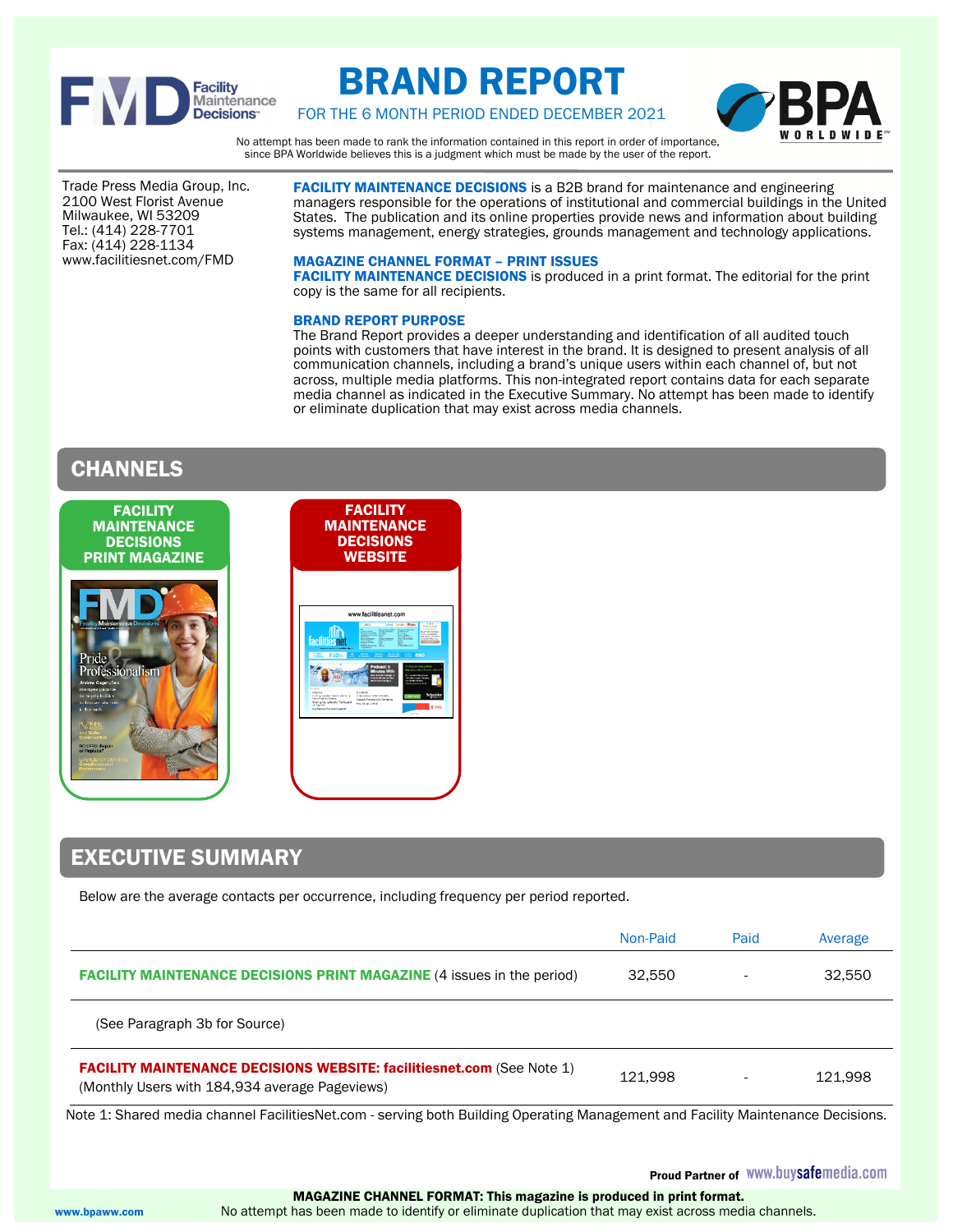### FIELD SERVED

FACILITY MAINTENANCE DECISIONS serves the field of engineering & maintenance management, encompassing educational buildings, medical buildings, commercial buildings, government buildings, hospitality buildings, industrial buildings, and retail buildings.

#### DEFINITION OF RECIPIENT QUALIFICATION

Qualified recipients are directors of maintenance, directors of maintenance & engineering, directors of facilities maintenance, directors of building & grounds, directors of building services/plant services, maintenance managers, facilities maintenance managers, engineering & maintenance managers, building services managers/supervisors, plant managers/supervisors, building maintenance superintendents, building & grounds superintendents, maintenance supervisors, building supervisors, facilities engineers, building engineers, maintenance engineers, and other engineering & maintenance managers.

# AVERAGE NON-QUALIFIED CIRCULATION Non-Qualified Not Included Elsewhere Copies Other Paid Circulation 4 Advertiser and Agency 925 Allocated for Trade Shows Allocated for Trade Shows 13 All Other 515

#### 1. AVERAGE QUALIFIED CIRCULATION BREAKOUT FOR THE PERIOD

|                                              | <b>Total Qualified</b> |                          | <b>Qualified Non-Paid</b> |                              | <b>Qualified Paid</b> |                          |
|----------------------------------------------|------------------------|--------------------------|---------------------------|------------------------------|-----------------------|--------------------------|
| Qualified<br>Circulation                     | Copies                 | Percent                  | Copies                    | Percent                      | Copies                | Percent                  |
| Individual                                   | 32,550                 | 100.0                    | 32,550                    | 100.0                        | ۰                     | ۰                        |
| Sponsored<br>Individually<br>Addressed       |                        |                          |                           | ۰                            |                       | ٠                        |
| Membership Benefit                           | ٠                      | $\overline{\phantom{a}}$ | $\overline{\phantom{a}}$  | $\overline{\phantom{a}}$     | ٠                     |                          |
| Multi-Copy Same<br>Addressee                 |                        |                          | ٠                         | ۰                            |                       |                          |
| Single Copy Sales                            | ۰                      | $\overline{\phantom{a}}$ | $\overline{\phantom{a}}$  | $\qquad \qquad \blacksquare$ | ۰                     | $\overline{\phantom{a}}$ |
| <b>TOTAL QUALIFIED</b><br><b>CIRCULATION</b> | 32,550                 | 100.0                    | 32,550                    | 100.0                        |                       |                          |

#### 2. QUALIFIED CIRCULATION BY ISSUES FOR PERIOD

**TOTAL** 1,457

| 2021 Issue        | Total<br>Qualified |
|-------------------|--------------------|
| July/August       | 32,550             |
| September         | 32,550             |
| October           | 32,550             |
| November/December | 32,550             |

#### 3a. BUSINESS/OCCUPATION BREAKOUT OF QUALIFIED CIRCULATION FOR ISSUE OF JULY/AUGUST 2021 This issue is equal to the average of the other 3 issues reported in Paragraph 2.

|                                              |                    |                     | Classification by Title                                                                                                                                                                                                                                                                          |                                                                                                                                                                                                                                                                                                                           |  |  |  |
|----------------------------------------------|--------------------|---------------------|--------------------------------------------------------------------------------------------------------------------------------------------------------------------------------------------------------------------------------------------------------------------------------------------------|---------------------------------------------------------------------------------------------------------------------------------------------------------------------------------------------------------------------------------------------------------------------------------------------------------------------------|--|--|--|
| Type of Organization                         | Total<br>Qualified | Percent<br>of Total | Directors of Maintenance, Directors of Maintenance &<br>Engineering, Directors of Facilities Maintenance, Directors<br>of Building & Grounds, Directors of Building Services/<br>Plant Services, Maintenance Managers, Facilities<br>Maintenance Managers, Engineering &<br>Maintenance Managers | Building Services Managers/Supervisors, Plant<br>Managers/Supervisors, Building Maintenance<br>Superintendents, Building & Grounds Superintendents,<br>Maintenance Supervisors, Building Supervisors, Facilities<br>Engineers, Building Engineers, Maintenance Engineers,<br>and other Engineering & Maintenance Managers |  |  |  |
| 1. Educational Buildings                     | 11,141             | 34.2                | 9,256                                                                                                                                                                                                                                                                                            | 1,885                                                                                                                                                                                                                                                                                                                     |  |  |  |
| 2. Medical Buildings                         | 9,284              | 28.5                | 7,509                                                                                                                                                                                                                                                                                            | 1,775                                                                                                                                                                                                                                                                                                                     |  |  |  |
| 3. Commercial Buildings                      | 4,586              | 14.1                | 3,164                                                                                                                                                                                                                                                                                            | 1,422                                                                                                                                                                                                                                                                                                                     |  |  |  |
| 4. Government Buildings                      | 3,406              | 10.5                | 2,057                                                                                                                                                                                                                                                                                            | 1,349                                                                                                                                                                                                                                                                                                                     |  |  |  |
| 5. Hospitality Buildings                     | 1,050              | 3.2                 | 832                                                                                                                                                                                                                                                                                              | 218                                                                                                                                                                                                                                                                                                                       |  |  |  |
| 6. Industrial Buildings                      | 2,435              | 7.5                 | 1,522                                                                                                                                                                                                                                                                                            | 913                                                                                                                                                                                                                                                                                                                       |  |  |  |
| 7. Retail Buildings                          | 648                | 2.0                 | 495                                                                                                                                                                                                                                                                                              | 153                                                                                                                                                                                                                                                                                                                       |  |  |  |
| <b>TOTAL QUALIFIED</b><br><b>CIRCULATION</b> | 32,550             | 100.0               | 24,835                                                                                                                                                                                                                                                                                           | 7,715                                                                                                                                                                                                                                                                                                                     |  |  |  |
| <b>PERCENT</b>                               | 100.0              |                     | 76.3                                                                                                                                                                                                                                                                                             | 23.7                                                                                                                                                                                                                                                                                                                      |  |  |  |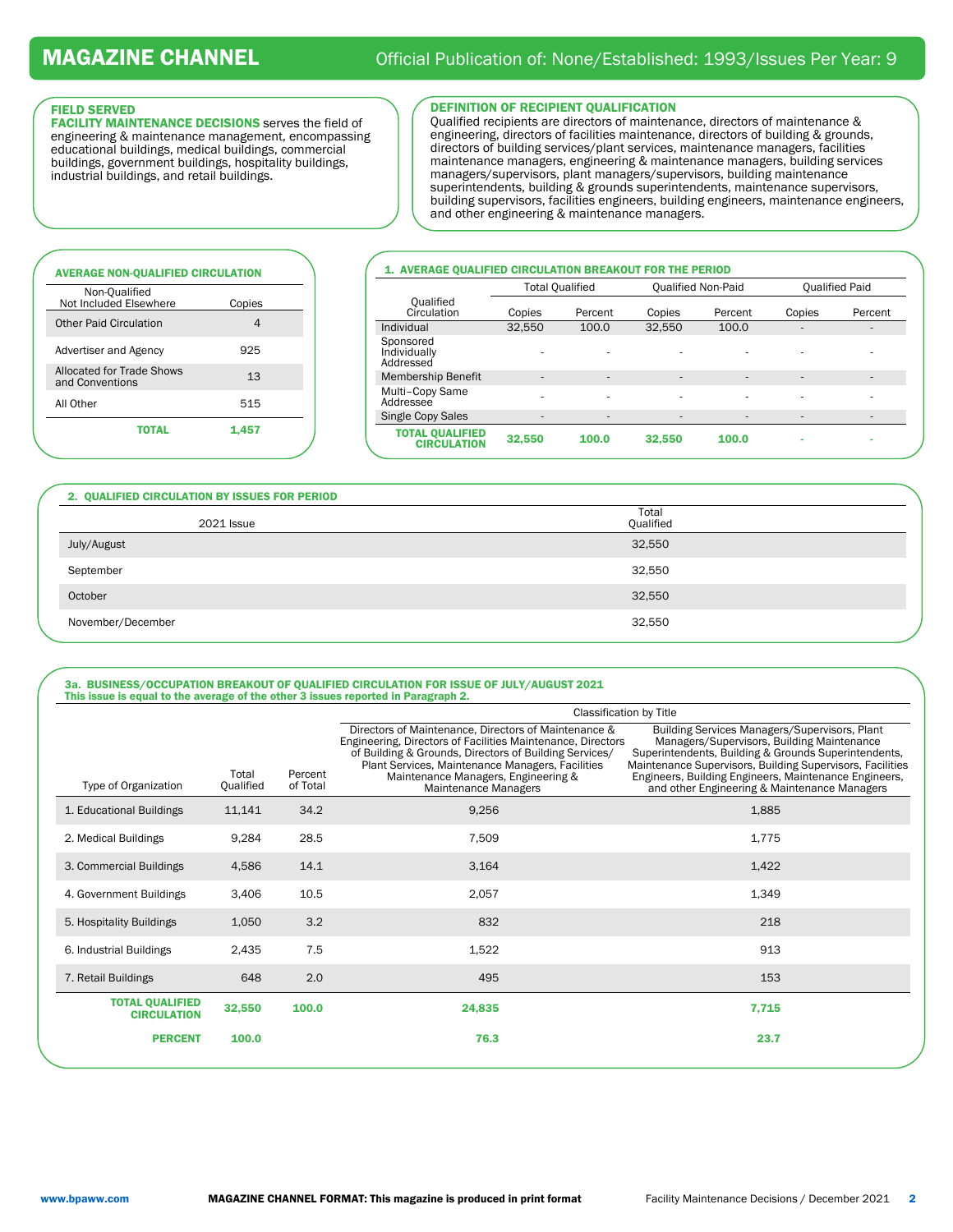|                                                              | Total                    |         |
|--------------------------------------------------------------|--------------------------|---------|
| <b>Qualification Source</b>                                  | Oualified                | Percent |
| I. Direct Request:                                           | 27.853                   | 85.6    |
| II. Request from recipient's company:                        | 3                        |         |
| III. Membership Benefit:                                     |                          |         |
| IV. Communication (other than request):                      |                          |         |
| V. TOTAL - Sources other than above (listed alphabetically): | 4.694                    | 14.4    |
| Association rosters and directories                          |                          |         |
| *Business directories                                        | 4.694                    | 14.4    |
| Manufacturer's, distributor's, and wholesaler's lists        |                          |         |
| Other sources                                                | $\overline{\phantom{a}}$ | $\sim$  |
| VI. Single Copy Sales:                                       |                          |         |
| <b>TOTAL QUALIFIED CIRCULATION</b>                           | 32.550                   | 100.0   |
| <b>PERCENT</b>                                               | 100.0                    |         |

#### \*See Additional Data

Note: In these unprecedented times caused by the coronavirus (COVID-19) pandemic, resulting in workplace closures, sporadic workplace visits and work-from-home<br>aging beyond 36 months but not to exceed 48 months.<br>aging beyo

## AVERAGE ANNUAL AUDITED QUALIFIED CIRCULATION AND CURRENT UNAUDITED CIRCULATION

|                                                                       | <b>Audited Data</b>      | <b>Audited Data</b>            | <b>Audited Data</b>      | <b>Audited Data</b>            | <b>Audited Data</b>      | Circulation Claim                 |
|-----------------------------------------------------------------------|--------------------------|--------------------------------|--------------------------|--------------------------------|--------------------------|-----------------------------------|
| 6-Month Period Ended:                                                 | January – June<br>2019   | <b>July - December</b><br>2019 | January – June<br>2020   | <b>July - December</b><br>2020 | January – June<br>2021   | <b>July - December</b><br>$2021*$ |
| Total Audit Average Qualified:                                        | 32.550                   | 32.550                         | 32.550                   | 32.550                         | 32.550                   | 32,550                            |
| <b>Qualified Non-Paid:</b>                                            | 32.550                   | 32.550                         | 32.550                   | 32.550                         | 32.550                   | 32.550                            |
| <b>Qualified Paid:</b>                                                | $\overline{\phantom{a}}$ | $\overline{a}$                 | $\overline{\phantom{a}}$ | $\qquad \qquad -$              | $\overline{\phantom{a}}$ | $\overline{\phantom{a}}$          |
| Post Expire Copies included in<br><b>Total Oualified Circulation:</b> | $**NC$                   | $*$ NC                         | $**NC$                   | $**NC$                         | $**NC$                   | $**NC$                            |
| Average Annual Order Price:                                           | $**NC$                   | $**NC$                         | $*$ NC                   | $*$ NC                         | $**NC$                   | $*$ NC                            |

\*NOTE: July – December 2021 data is unaudited. With each successive period, new data will be added until six 6-month periods are displayed. \*\*NC = None Claimed.

### GEOGRAPHICAL BREAKOUT OF QUALIFIED CIRCULATION FOR ISSUE OF JULY/AUGUST 2021\*

| <b>State</b>            | <b>Total Qualified</b> | Percent | <b>State</b>                       | <b>Total Qualified</b> | Percent |
|-------------------------|------------------------|---------|------------------------------------|------------------------|---------|
| Maine                   | 231                    |         | Kentucky                           | 489                    |         |
| New Hampshire           | 193                    |         | Tennessee                          | 694                    |         |
| Vermont                 | 112                    |         | Alabama                            | 386                    |         |
| Massachusetts           | 727                    |         | Mississippi                        | 305                    |         |
| Rhode Island            | 103                    |         | <b>EAST SO. CENTRAL</b>            | 1,874                  | 5.8     |
| Connecticut             | 404                    |         | Arkansas                           | 459                    |         |
| <b>NEW ENGLAND</b>      | 1,770                  | 5.4     | Louisiana                          | 364                    |         |
| <b>New York</b>         | 1,794                  |         | Oklahoma                           | 572                    |         |
| New Jersey              | 872                    |         | Texas                              | 2,143                  |         |
| Pennsylvania            | 1,571                  |         | <b>WEST SO. CENTRAL</b>            | 3,538                  | 10.9    |
| <b>MIDDLE ATLANTIC</b>  | 4,237                  | 13.0    | Montana                            | 223                    |         |
| Ohio                    | 1,667                  |         | Idaho                              | 187                    |         |
| Indiana                 | 905                    |         | Wyoming                            | 101                    |         |
| <b>Illinois</b>         | 1,581                  |         | Colorado                           | 463                    |         |
| Michigan                | 1,004                  |         | New Mexico                         | 189                    |         |
| Wisconsin               | 989                    |         | Arizona                            | 412                    |         |
| <b>EAST NO. CENTRAL</b> | 6,146                  | 18.9    | Utah                               | 228                    |         |
| Minnesota               | 807                    |         | Nevada                             | 161                    |         |
| lowa                    | 781                    |         | <b>MOUNTAIN</b>                    | 1,964                  | 6.0     |
| Missouri                | 1,091                  |         | Alaska                             | 56                     |         |
| North Dakota            | 210                    |         | Washington                         | 593                    |         |
| South Dakota            | 240                    |         | Oregon                             | 361                    |         |
| Nebraska                | 483                    |         | California                         | 2,356                  |         |
| Kansas                  | 597                    |         | Hawaii                             | 37                     |         |
| <b>WEST NO. CENTRAL</b> | 4,209                  | 12.9    | <b>PACIFIC</b>                     | 3,403                  | 10.5    |
| Delaware                | 96                     |         | UNITED STATES                      | 32,534                 | 100.0   |
| Maryland                | 738                    |         | <b>U.S. Territories</b>            | 15                     |         |
| Washington, DC          | 274                    |         | Canada                             |                        |         |
| Virginia                | 809                    |         | Mexico                             | $\overline{a}$         |         |
| West Virginia           | 198                    |         | Other International                |                        |         |
| North Carolina          | 903                    |         | APO/FPO                            | 1                      |         |
| South Carolina          | 359                    |         |                                    |                        |         |
| Georgia                 | 814                    |         |                                    |                        |         |
| Florida                 | 1.202                  |         | <b>TOTAL QUALIFIED CIRCULATION</b> | 32,550                 | 100.0   |
| <b>SOUTH ATLANTIC</b>   | 5,393                  | 16.6    |                                    |                        |         |